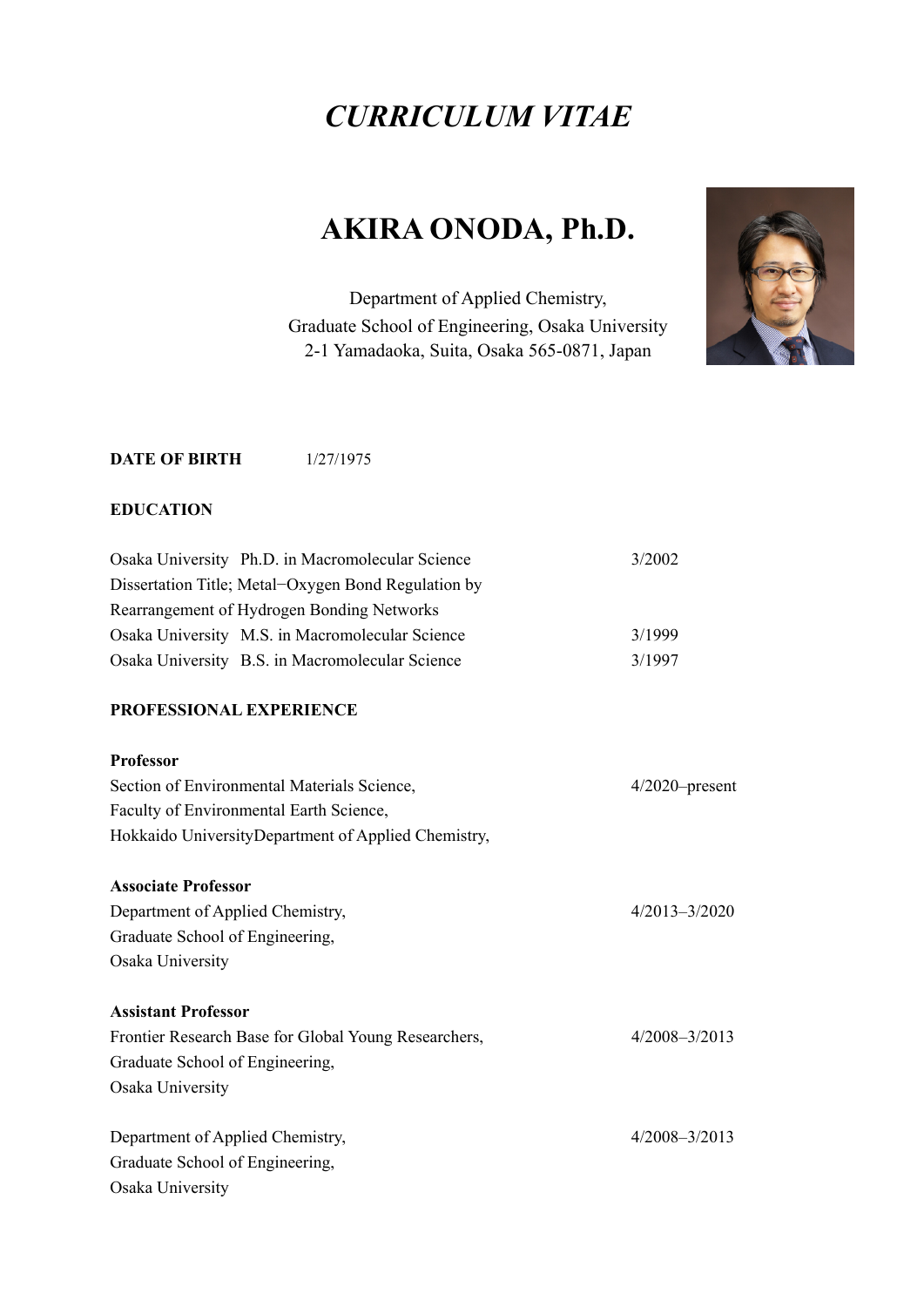| <b>Research Associate</b><br><b>JSPS (Japan Society of the Promotion of Science) fellow Abroad</b><br>Departments of Molecular Biology and Chemistry,<br>The Scripps Research Institute             | $4/2007 - 3/2008$ |
|-----------------------------------------------------------------------------------------------------------------------------------------------------------------------------------------------------|-------------------|
| <b>Assistant Professor</b><br>Department of Chemistry, Faculty of Science<br>Tokyo University of Science                                                                                            | $4/2003 - 3/2007$ |
| <b>Postdoctoral Research Fellow</b><br><b>JSPS (Japan Society of the Promotion of Science) fellow (PD)</b><br>Department of Earth and Space Science, Graduate School of Science<br>Osaka University | 4/2002-3/2003     |
| <b>JSPS</b> (Japan Society of the Promotion of Science) fellow (DC1)<br>Department of Macromolecular Science, Graduate School of Science<br>Osaka University                                        | 4/1999-3/2002     |

## **RESEARCH FIELDS**

Bioinorganic Chemistry, Metalloprotein Engineering, Nanobiotechnology, Macromolecular Science, Chemical Biology

### **PUBLICATIONS**

- 1. **"**Directed Evolution of a Cp\*RhIII-Linked Biohybrid Catalyst Based on a Screening Platform with Affinity Purification" S. Kato, A. Onoda,\* N. Taniguchi, U. Schwaneberg, T. Hayashi\* *ChemBioChem, 22*, in press. (2020).
- 2. "Chiral Paddle-wheel Diruthenium Complexes for Asymmetric Catalysis" T. Miyazawa, T. Suzuki, T. Kumagai, K. Takizawa, T. Kikuchi, S. Kato, A. Onoda, A. T. Hayashi, Y. Kamei, F. Kamiyama, M. Anada, M. Kojima, T. Yoshino, S. Matsunaga\* *Nature Catal. in press.* (2020). DOI: 10.1038/s41929-020-00513-w.
- 3. **"**Incorporation of a Cp\*Rh(III)-dithiophosphate Cofactor with Latent Activity into a Protein Scaffold Generates a Biohybrid Catalyst Promoting  $C(sp^2)$ –H Bond Functionalization" S. Kato, A. Onoda,\* A. R. Grimm, K. Tachikawa, U. Schwaneberg, T. Hayashi\* *Inorg. Chem., 59*, 14457–14463. (2020). DOI: 10.1021/acs.inorgchem.0c02245
- 4. "Triazolecarbaldehyde Reagents for One-step N-Terminal Protein Modification" **A. Onoda**,**\*** N. Inoue, E. Sumiyoshi, T. Hayashi\* *ChemBioChem, 21*, 1274–1278 (2020). **Front Cover**. DOI: 10.1002/cbic.201900692
- 5. "Site-specific Modification of Proteins through N-terminal Azide-labeling and a Chelation-assisted CuAAC Reaction" N. Inoue, **A. Onoda**,**\*** T. Hayashi\* *Bioconjugate Chem.*, *30*, 2427–2434 (2019). DOI: 10.1021/acs.bioconjchem.9b00515
- 6. "Hemoproteins Reconstituted with Artificial Metal Complexes as Biohybrid Catalysts" K. Oohora, **A. Onoda**, T. Hayashi\*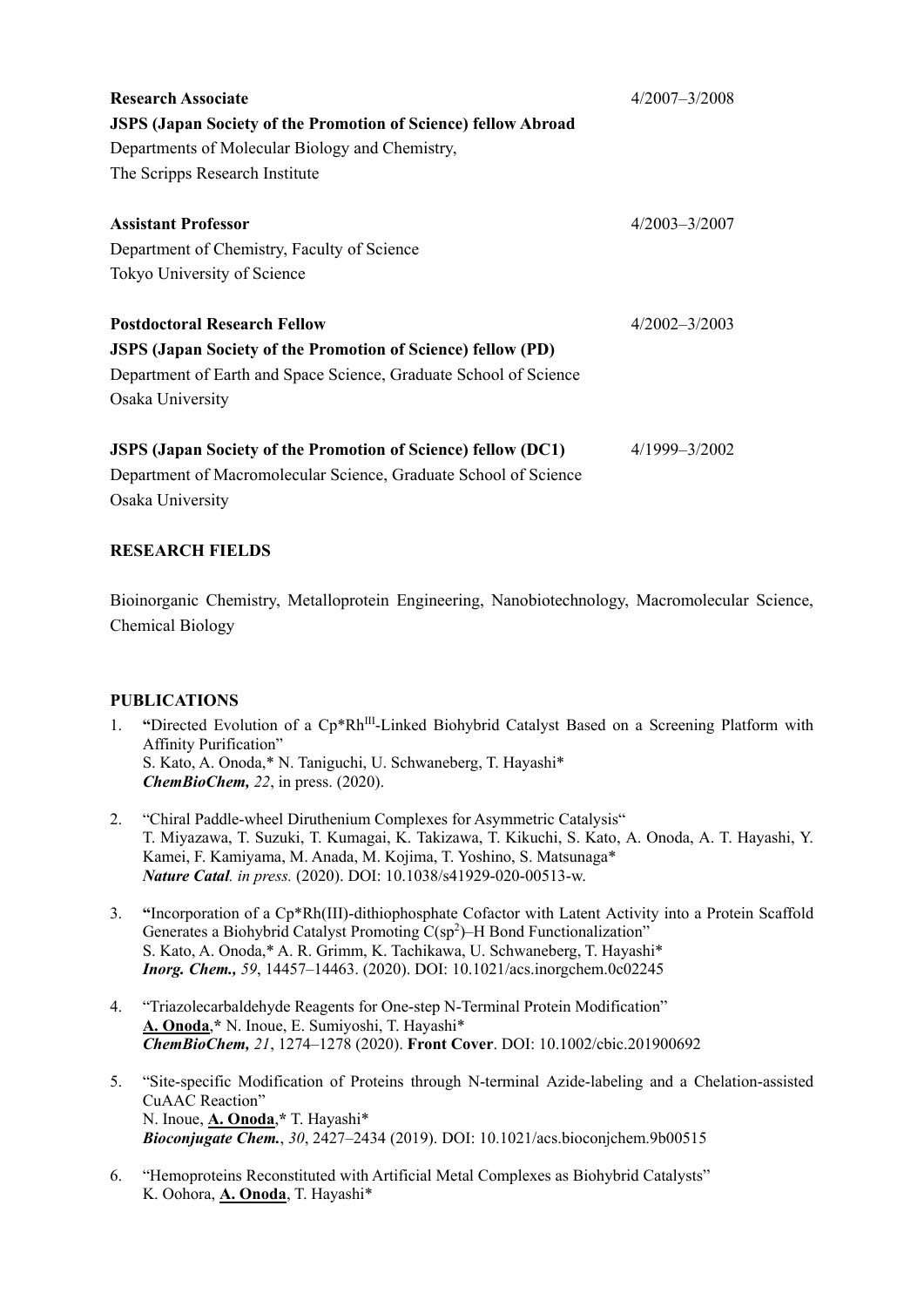*Acc. Chem. Res.*, 52, 945–954 (2019). DOI: 10.1021/acs.accounts.8b00676

- 7. "A Heterogeneous Hydrogen Evolution Catalyst Based on a Mesoporous Organosilica with a Diiron Catalytic Center Modelling [FeFe]-Hydrogenase" T. Himiyama, M. Waki, D. Esquivel, **A. Onoda**, T. Hayashi, P. Van Der Voort, S. Inagaki\* *ChemCatChem*, *10*, 4894−4899 (2018). DOI: 10.1002/cctc.201801257
- 8. "Cavity Size Engineering of a β-Barrel Protein Generates Efficient Biohybrid Catalysts for Olefin Metathesis" A. R. Grimm, D. F. Sauer, M. D. Davari, L. Zhu, M. Bocola, S. Kato, **A. Onoda**, T. Hayashi, J. Okuda,\* U. Schwaneberg\* *ACS Catal.*, *8*, 3358−3364 (2018). DOI: 10.1021/acscatal.7b03652.
- 9. "A Water-Soluble Supramolecular Complex that Mimics the Heme/Copper Hetero-Binuclear Site of Cytochrome *c* Oxidase" H. Kitagishi,\* Daiki Shimoji, T. Ohta, **A. Onoda**, T. Hayashi, J. Weiss, K. Kano *Chem. Sci.*, *9,* 1989−1995 (2018). DOI: 10.1039/C7SC04732K.
- 10. "Bimetallic M/N/C Catalysts Prepared from π-Expanded Metal Salen Precursors toward an Efficient Oxygen Reduction Reaction" **A. Onoda**,\* Y. Tanaka, K. Matsumoto, M. Ito, T. Sakata, H. Yasuda, T. Hayashi\* *RSC Adv.*, *8*, 2892−2899 (2018). DOI: 10.1039/c7ra12657c.
- 11. "Nonprecious-metal Fe/N/C Catalysts Prepared from  $\pi$ -Expanded Fe Salen Precursors toward an Efficient Oxygen Reduction Reaction" Y. Tanaka, **A. Onoda**,\* S. Okuoka, T. Kitano, K. Matsumoto, T. Sakata, H. Yasuda, T. Hayashi\* *ChemCatChem*, *9*, 743−750 (2018). **Front Cover**. DOI: 10.1002/cctc.201701629.
- 12. "Mitochondrial-targeting Polyamine−Protoporphyrin Conjugates for Photodynamic Therapy" F. Taba, **A. Onoda**,\* U. Hasegawa, T. Enoki, T. Ooyama, J. Ohshita, T. Hayashi\* *ChemMedChem*, *12*, 15−18. (2018). **Front Cover**. DOI: 10.1002/cmdc.201700467.
- 13. "Cofactor-specific Anchoring of Horseradish Peroxidase onto a Polythiophene-modified Electrode" **A. Onoda**,\* Y. Umeda, T. Hayashi\* *Chem. Lett.*, *46*, 1807−1809 (2017). DOI: 10.1246/cl.170837.
- 14. "A Pyrene-linked Cavity within a  $\beta$ -Barrel Protein Promotes an Asymmetric Diels-Alder Reaction" T. Himiyama, N. Taniguchi, S. Kato, **A. Onoda**,\* T. Hayashi\* *Angew. Chem. Int. Ed.*, 56, 13618−13622 (2017). **Front Cover**. DOI:. 10.1002/anie.201704524.
- 15. "Interdomain Flip-flop Motion Visualized in Flavocytochrome Cellobiose Dehydrogenase Using High-speed Atomic Force Microscopy during Catalysis" H. Harada, **A. Onoda**,\* T. Uchihashi,\* H. Watanabe, N. Sunagawa, M. Samejima, K. Igarashi,\* T. Hayashi\* *Chem. Sci.*, *8,* 6561−6565 (2017). DOI: 10.1039/C7SC01672G.
- 16. "Enhanced Visible Light Response of a  $WO_3$  Photoelectrode with an Immobilized Fibrous Gold Nanoparticle Assembly Using an Amyloid-β Peptide" **A. Onoda**,\* H. Harada, T. Uematsu, S. Kuwabata, R. Yamanaka, S. Sakurai, T. Hayashi\* *RSC Adv.*, *7*, 1089–1092 (2017) DOI: 10.1039/C6RA26916H.
- 17. "A Supramolecular Assembly Based on an Engineered Hemoprotein Exhibiting a Thermal Stimulus-driven Conversion to a New Distinct Supramolecular Structure" K. Oohora, Y. Oonuma, Y. Tanaka, **A. Onoda**, T. Hayashi\* *Chem. Commun.*, *53*, 6879–6882 (2017). DOI: 10.1039/C7CC02678A.
- 18. "*in situ* Observation of Enhanced Photoinduced Charge Separation in a Gold Nanoparticle Assembly Immobilized on TiO<sub>2</sub>" H. Harada, **A. Onoda**,\* S. Moriguchi, T. Hayashi\* *ChemistrySelect*, *1*, 5666–5670 (2016). **Inside Front Cover**. DOI: 10.1002/slct.201601383.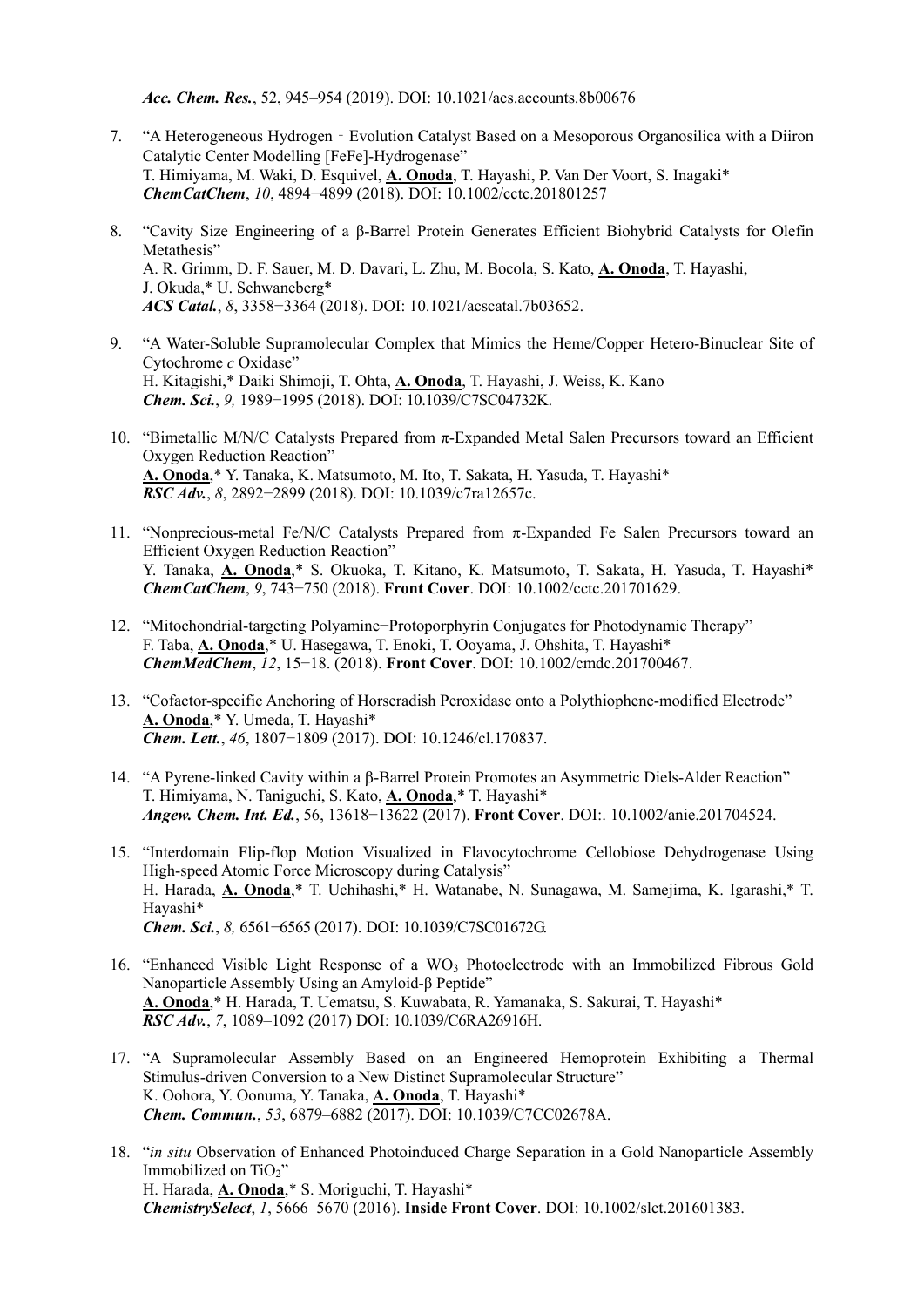- 19. "Cofactor-specific Covalent Anchoring of Cytochrome *b*562 on Single-walled Carbon Nanotube by Click Chemistry" **A. Onoda**,\* N. Inoue, S. Campidelli, T. Hayashi\* *RSC Adv.*, *6*, 65936−65940 (2016). DOI: 10.1039/C6RA14195A.
- 20. "Photocatalytic Properties of TiO2 Composites Immobilized with Gold Nanoparticle Assemblies Using the Streptavidin–Biotin Interaction" H. Harada, **A. Onoda**,\* T. Uematsu, S. Kuwabata, T. Hayashi\* *Langmuir*, *32*, 6459−6467 (2016). DOI: 10.1021/acs.langmuir.6b01073.
- 21. "Artificial Diels-Alderase Based on the Transmembrane Protein FhuA" H. Osseili, D. F. Sauer, K. Beckerle, M. Arlt, T. Himiyama, T. Polen, **A. Onoda**, U. Schwaneberg, T. Hayashi, J. Okuda\* *Beilstein J. Org. Chem.*, *12*, 1314–1321 (2016). DOI:10.3762/bjoc.12.124.
- 22. "Anchoring Cytochrome *b*562 on a Gold Nanoparticle by a Heme–Heme Pocket Interaction" **A. Onoda**,\* T. Taniguchi, N. Inoue, A. Kamii, T. Hayashi\* *Eur. J. Inorg. Chem.*, 3454–3459 (2016). DOI: 10.1002/ejic.201600301.
- 23. "Oxygen-binding Protein Fiber and Microgel: Supramolecular Myoglobin–Poly(acrylate) Conjugates" T. Ono, Y. Hisaoka, **A. Onoda**,\* K. Oohora, T. Hayashi\* *Chem. Asian J.*, *11*, 1036–1042 (2016). **Inside Front Cover**. DOI:10.1002/asia.201501415.
- 24. "Construction of a Hybrid Biocatalyst Containing a Covalently-linked Terpyridine Metal Complex within a Cavity of Aponitrobindin" T. Himiyama, D. F. Sauer, **A. Onoda**,\* T.P. Spaniol, J. Okuda, T. Hayashi\* *J. Inorg. Biochem.*, *158*, 55−61 (2016). DOI:10.1016/j.jinorgbio.2015.12.026
- 25. "A Highly Active Biohybrid Catalyst for Olefin Metathesis in Water: The Impact of a Hydrophobic Cavity in a β-Barrel Protein" D. F. Sauer, T. Himiyama, K. Tachikawa, K. Fukumoto, **A. Onoda**, E. Mizohata, T. Inoue, M. Bocola, U. Schwaneberg, T. Hayashi, J. Okuda\* *ACS Catal.*, *5*, 7512–7522 (2015). DOI: 10.1021/acscatal.5b01792.
- 26. "*meso*-Dibenzoporphycene has a Large Bathochromic Shift and a Porphycene Framework with an Unusual *Cis* Tautomeric Form" K. Oohora, A. Ogawa, T. Fukuda, **A. Onoda**, J. Hasegawa, T. Hayashi\* *Angew. Chem. Int. Ed.*, *54*, 6227–6230 (2015). DOI: 10.1002/anie.201501496.
- 27. "Myoglobin-Based Non-Precious Metal Carbon Catalysts for an Oxygen Reduction Reaction" **A. Onoda**,\* Y. Tanaka, T. Ono, S. Takeuchi, A. Sakai, T. Hayashi\* *J. Porphyrins Phthalocyanines*, *51*, 510–516 (2015). DOI: 10.1142/S108842461550039X.
- 28. "Artificial Hydrogenase: Biomimetic Approaches Controlling Active Molecular Catalysts" **A. Onoda**,\* T. Hayashi\* *Curr. Opin. Chem. Biol.*, *25*, 133–140 (2015). DOI: 10.1016/j.cbpa.2014.12.041
- 29. "Generation of New Artificial Metalloproteins by Cofactor Modification of Native Hemoproteins" T. Hayashi,\* **A. Onoda**, Y. Sano *Israel J. Chem.*, *55*, 76–84 (2015). DOI: 10.1002/ijch.201400123
- 30. "Enzyme-substrate Complex Structures of CYP154C5 Shed Light on its Mode of Highly Selective Steroid Hydroxylation" K. Herzog, P. Bracco, **A. Onoda**, T. Hayashi, K. Hoffmann, A. Schallmey *Acta Crystallogr. Sect. D.*, 2875–2889 (2014). DOI :10.1107/S1399004714019129.
- 31. "Photoinduced Hydrogen Evolution Catalyzed by a Synthetic Diiron Dithiolate Complex Embedded within a Protein Matrix" **A. Onoda**,\* Y. Kihara, K. Fukumoto, Y. Sano, T. Hayashi\*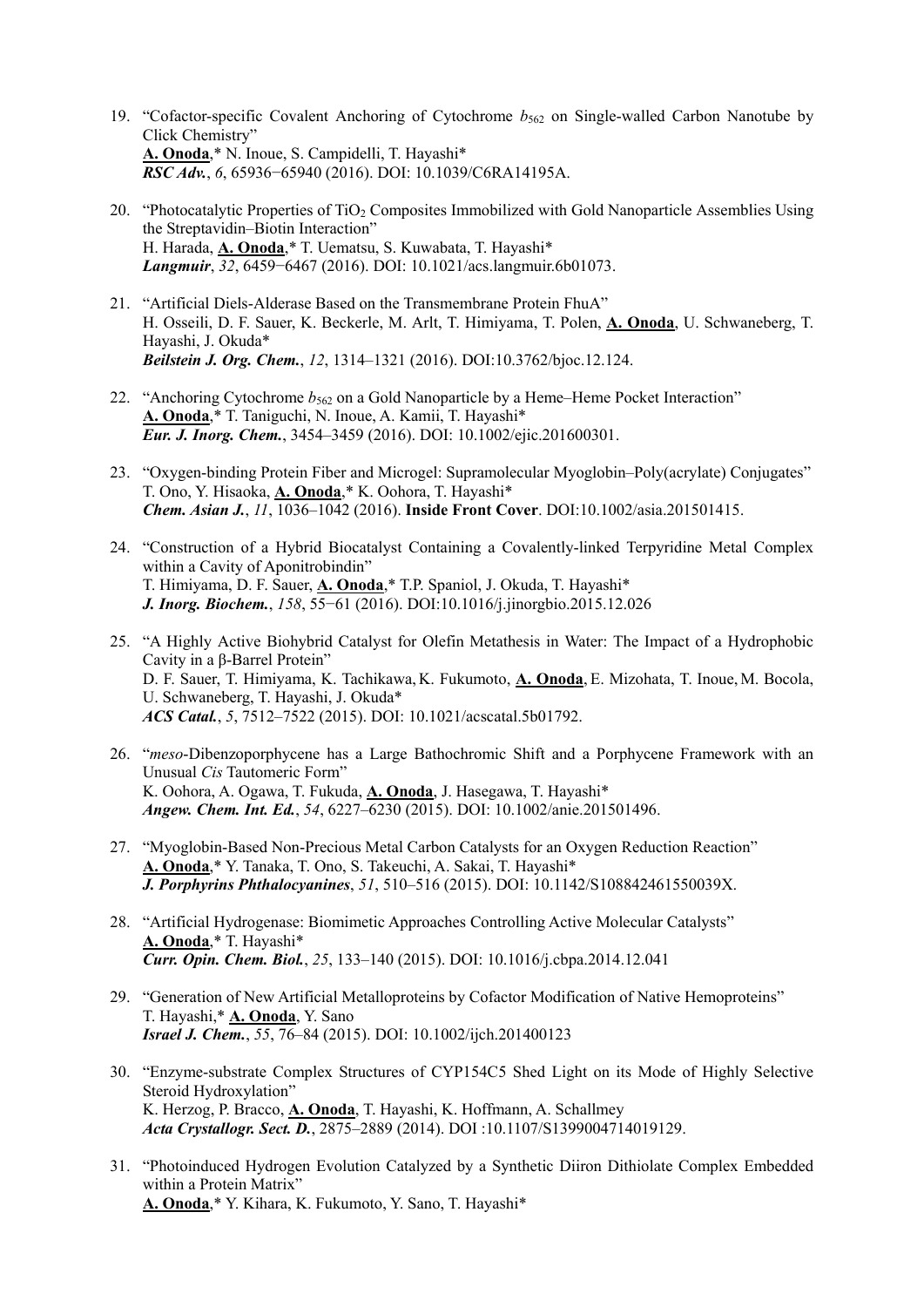*ACS Catal.*, 4, 2645–2648 (2014). DOI: 10.1021/cs500392e.

- 32. "Photochemical Property of Myoglobin−CdTe Quantum Dot Conjugate Formed by Supramolecular Host−guest Interaction" T. Himiyama, **A. Onoda**,\* T. Hayashi\* *Chem. Lett.*, *43*, 1152–1154 (2014). DOI: 10.1246/cl.140321.
- 33. "Fabrication of enzyme-degradable and size-controlled protein nanowires using single particle nano-fabrication technique" M. Omichi, A. Asano, S. Tsukuda, K. Takano, M. Sugimoto, A. Saeki, D. Sakamaki, **A. Onoda**, T. Hayashi, S. Seki\* *Nature Commun.*, *5*, 3718 (2014). DOI: 10.1038/ncomms4718.
- 34. "A Rhodium Complex-linked Hybrid Biocatalyst: Stereo-controlled Phenylacetylene Polymerization within an Engineered Protein Cavity" K. Fukumoto, **A. Onoda**, E. Mizohata, M. Bocola, T. Inoue, U. Schwaneberg, T. Hayashi\* *ChemCatChem*, 6, 1229–1235 (2014). **Front Cover**. DOI: 10.1002/cctc.201301055.
- 35. "H2O2-dependent Substrate Oxidation by an Engineered Diiron Site in a Bacterial Hemerythrin" Y. Okamoto**, A. Onoda**,\* H. Sugimoto, Y. Takano, S. Hirota, D. M. Kurtz, Jr., Y. Shiro, T. Hayashi\* *Chem. Commun.*, 50, 3421−3423 (2014). **Front Cover**. DOI : 10.1039/c3cc48108e.
- 36. "Crystal Structure, Exogenous Ligand Binding and Redox Properties of an Engineered Diiron Active Site in a Bacterial Hemerythrin" Y. Okamoto**, A. Onoda**,\* H. Sugimoto, Y. Takano, S. Hirota, D. M. Kurtz, Jr., Y. Shiro, T. Hayashi\* *Inorg. Chem.*, 52, 13014−13020 (2013). DOI: 10.1021/ic401632x
- 37. "Cathodic Photocurrent Generation from Zinc-substituted Cytochrome *b*562 Assemblies Immobilized on an Apocytochrome  $b_{562}$ -modified Gold Electrode" **A. Onoda**,\* Y. Kakikura, T. Hayashi\* *Dalton Trans.*, 42, 16102−16107 (2013). DOI: 10.1039/C3DT51469B
- 38. "Supramolecular Linear Assemblies of Cytochrome  $b_{562}$  Immobilized on a Gold Electrode" Y. Kakikura, **A. Onoda**,\* E. Kubo, H. Kitagishi, T. Uematsu, S. Kuwabata, T. Hayashi\* *J. Inorg. Organomet. Polym. Mater.*, 23, 172−179 (2013). DOI: 10.1007/s10904-012-9737-1
- 39. "Supramolecular Assembling Systems Formed by Heme–heme Pocket Interactions in Hemoproteins" K. Oohora, **A. Onoda**, T. Hayashi\* *Chem. Commun.*, 48, 11714−11726 (2012). DOI: 10.1039/C2CC36376C
- 40. "Photocurrent Generation of Hierarchical Zinc-substituted Hemoprotein Assemblies Immobilized on a Gold Electrode" **A. Onoda**, Y. Kakikura, T. Uematsu, S. Kuwabata, T. Hayashi\* *Angew. Chem. Int. Ed.*, 51, 2628−2631 (2012). **Hot Paper**. DOI: 10.1002/anie.201107067
- 41. "Chemically Programmed Supramolecular Assembly of Hemoprotein and Streptavidin with Alternating Alignment" K. Oohora, S. Burazerovic, **A. Onoda**, Y. M. Wilson, T. R. Ward, T. Hayashi\* *Angew. Chem. Int. Ed.*, 51, 3818−3821 (2012). **Front Cover**. DOI: 10.1002/anie.201105186
- 42. "A Rhodium Complex-Linked B-Barrel Protein as a Hybrid Biocatalyst for Phenylacetylene Polymerization" **A. Onoda**, K. Fukumoto, M. Arlt, M. Bocola, U. Schwaneberg, T. Hayashi\* *Chem. Commun.*, 48, 9756−9758 (2012).
- 43. "Photochemical Properties of a Myoglobin–CdTe Quantum Dot Conjugate" **A. Onoda**, T. Himiyama, K. Ohkubo, S. Fukuzumi, T. Hayashi\* *Chem. Commun.*, 48, 8054−8056 (2012). **Inside Front Cover**. DOI: 10.1039/C2CC33046F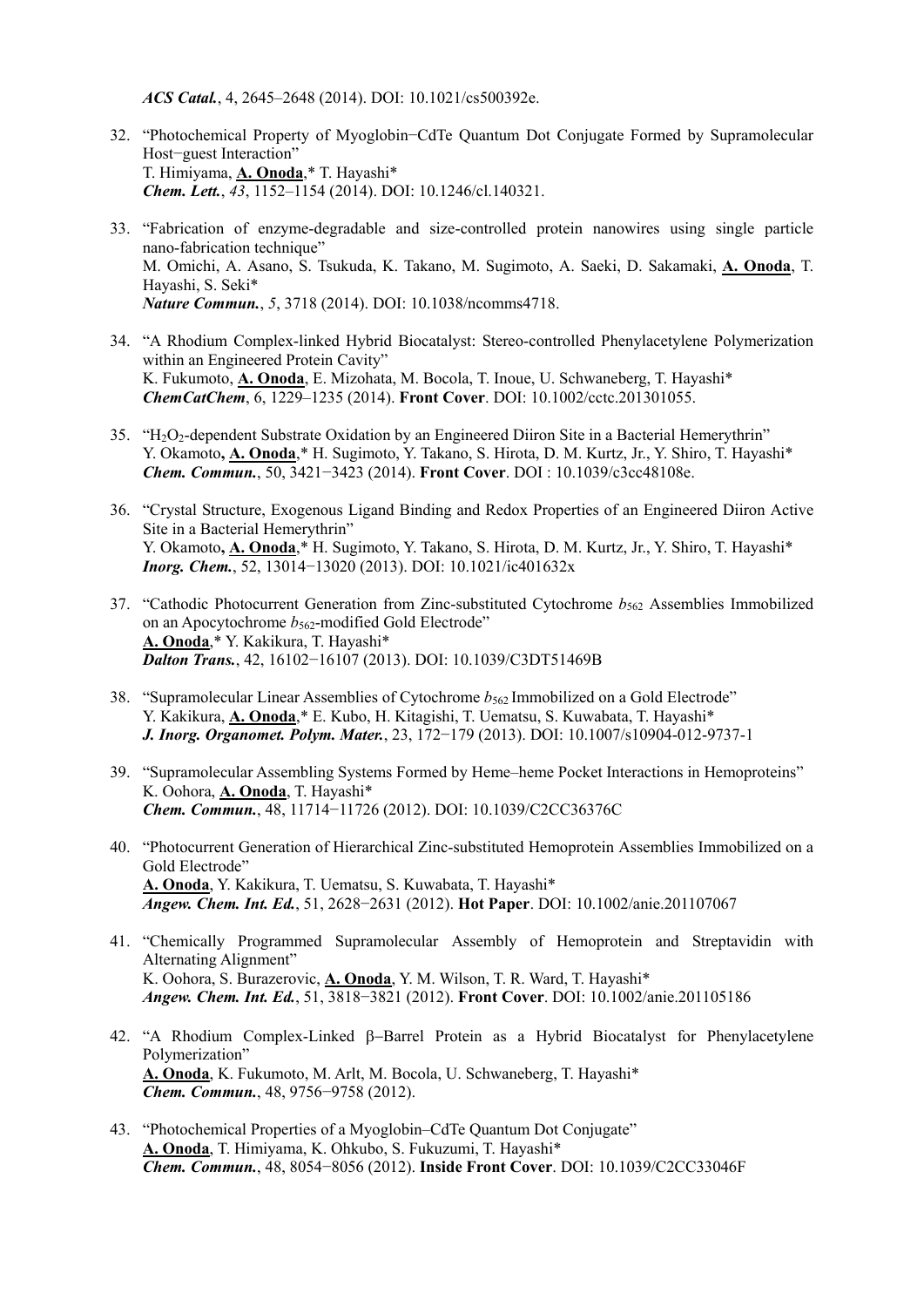- 44. "Fibrous Supramolecular Hemoprotein Assemblies Connected with Synthetic Heme Dimer and Apohemoprotein Dimer" **A. Onoda**, A. Takahashi, K. Oohora, Y. Onuma, T. Hayashi\* *Chemistry & Biodiversity*, 9, 1689−1692 (2012). DOI: 10.1002/cbdv.201100434
- 45. "Photocatalytic Hydrogen Evolution by a Diiron Hydrogenase Model Based on a Peptide Fragment of Cytochrome *c*556 with an Attached Diiron Carbonyl Cluster and an Attached Ruthenium Photosensitizer" Y. Sano, **A. Onoda**, T. Hayashi\* *J. Inorg. Biochem.*, 105, 159−162 (2012). DOI: 10.1016/j.jinorgbio.2011.07.010
- 46. "Crystal Structure and Spectroscopic Studies of a Stable Mixed-Valent State of the Hemerythrin-like Domain of a Bacterial Chemotaxis Protein" **A. Onoda**,\* Y. Okamoto, H. Sugimoto, Y. Shiro, T. Hayashi\* *Inorg. Chem.*, 50, 4892−4899 (2011). DOI:10.1021/ic2001267
- 47. "A Hydrogenase Model System Based on the Sequence of Cytochrome c: Photochemical Hydrogen Evolution in Aqueous Media" Y. Sano, **A. Onoda**, T. Hayashi\* *Chem. Commun.*, 47, 8229−8231 (2011). **Inside Front Cover**. DOI:10.1039/C1CC11157D
- 48. "A Chemically-controlled Supramolecular Protein Polymer Formed by a Myoglobin-based Self-assembly System" K. Oohora, **A. Onoda**, H. Kitagishi, H. Yamaguchi, A. Harada, T. Hayashi\* *Chem. Sci.*, 2, 1033−1038 (2011). **Backside Cover**. DOI:10.1039/C1SC00084E
- 49. "Preparation and Reactivity of a Tetranuclear Fe(II) Core in the Metallothionein  $\alpha$ -Domain" Y. Sano, **A. Onoda**, R. Sakurai, H. Kitagishi, T. Hayashi\* *J. Inorg. Biochem.*, 105, 702–708 (2011). DOI: 10.1016/j.jinorgbio.2011.01.011
- 50. "Supramolecular Hemoprotein–Gold Nanoparticle Conjugates" **A. Onoda**, Y. Ueya, T. Sakamoto, T. Uematsu, T. Hayashi\* *Chem. Commun.*, 46, 9107−9109 (2010). **Front Cover**. DOI: 10.1039/C0CC03430D
- 51. "DNA-binding Hemoproteins Tethering Polyamine Interface" **A. Onoda**, H. Nagai, S. Koga, T. Hayashi\* *Bull. Chem. Soc. Jpn.*, 83, 375−377 (2010). DOI:10.1246/bcsj.20090315
- 52. "Supramolecular Protein–Protein Complexation via Specific Interaction Between Glycosylated Myoglobin and Sugar-binding Protein" H. Nagai, **A. Onoda**, T. Matsuo, T. Hayashi\* *Supramol. Chem.*, 22, 57−64 (2010). DOI: 10.1080/10610270903254175
- 53. "Alignment of Gold Clusters on DNA via a DNA-recognizing Zinc Finger-Metallothionein Fusion Protein" S. Ariyasu, **A. Onoda**, R. Sakamoto, T. Yamamura\* *Bioconjugate Chem.*, 20, 2278−2285 (2009). DOI: 10.1021/bc9002713
- 54. "Minimal Motif Peptide Structure of Metzincin Clan Zinc Peptidases in Micelles" **A. Onoda**, T. Suzuki, H. Ishizuka, R. Sugiyama, S. Ariyasu, T. Yamamura\* *J. Pep. Sci***.**, 15, 832−841 (2009). DOI: 10.1002/psc.1184
- 55. "Porphyrin Arrays Responsive to Additives. Fluorescence Tuning" T. Yamamura,\* S. Suzuki, T. Taguchi, **A. Onoda**, T. Kamachi, I. Okura *J. Am. Chem. Soc***.**, 131, 11719−11726 (2009). DOI: 10.1021/ja809851d
- 56. "Circular Dichroism of Neutral Zinc Porphyrin-Oligonucleotide Conjugates Modified with Flexible Linker" **A. Onoda**, M. Igarashi, S. Naganawa, K. Sasaki, S. Ariyasu, T. Yamamura\* *Bull. Chem. Soc. Jpn.*, 82, 12880−1286 (2009).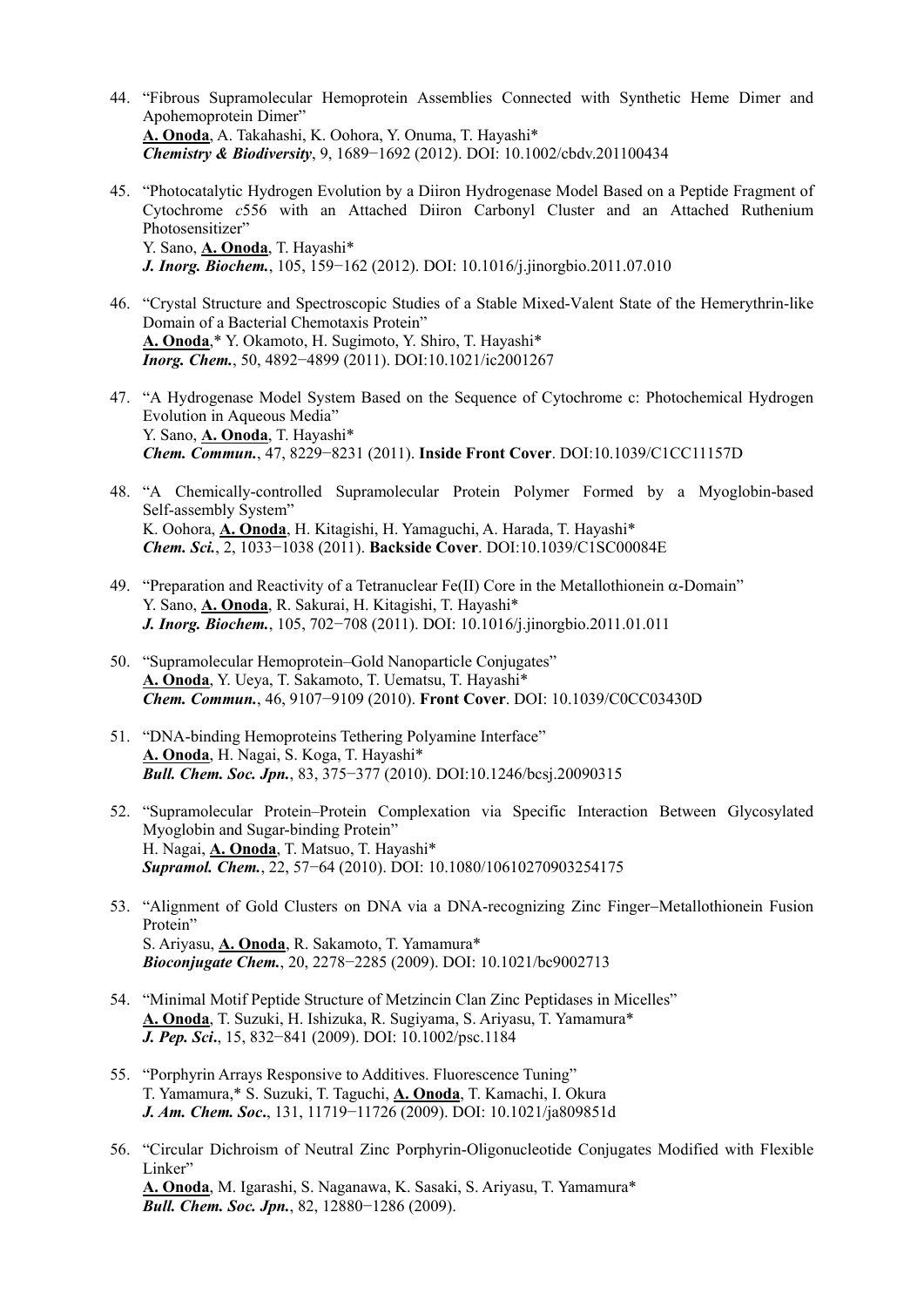- 57. "Conjugation of Au11 Cluster with Cys-rich Peptides Containing the  $\alpha$ -domain of Metallothionein" S. Ariyasu, **A. Onoda**, R. Sakamoto, T. Yamamura\* *Dalton Trans.*, 21, 3742−3747 (2009).
- 58. "Inorganic-Organic Calcium Carbonate Composite of Synthetic Polymer Ligands with an Intramolecular NH···O Hydrogen Bonds" N. Ueyama,\* K. Takahashi, **A. Onoda**, T. Okamura, H. Yamamoto *Top. Curr. Chem.*, 271, 155−193 (2007).
- 59. "Photoinduced Switching of Intramolecular Hydrogen Bond between Amide NH and Carboxyl Oxygen" T. Matsuhira, H. Yamamoto, **A. Onoda**, T. Okamura, N. Ueyama\* *Org. Biomol. Chem.*, 4, 1338−1342 (2006).
- 60. "Calcium Ion Responsive DNA Binding in Zinc Finger Fusion Protein" **A. Onoda**, N. Arai, N. Shimazu, H. Yamamoto, T. Yamamura\* *J. Am. Chem. Soc.*, 127, 16535−16540 (2005).
- 61. "Covalent Immobilization of Metal-binding Motifs of Enzymes on Quartz Surface.  $[Ni(Cys-X2-Cys)_2]^{2-}$  of Hydrogenases." D. Sakaniwa, T. Ohe, T. Misumi, H. Monjushiro, **A. Onoda**, T. Yamamura\* *Chem. Lett.*, 34, 1634−1635 (2005).
- 62. "Switching of Turn Conformation in an Aspartate Anion Peptide Fragment by NH···O Hydrogen Bonds" **A. Onoda**, H. Yamamoto, Y. Yamada, K. Lee, S. Adachi, T. Okamura, K.-Y. Kumagaye, K. Nakajima, T. Kawakami, S. Aimoto, N. Ueyama\* *Biopolymers (Peptide Science)*, 80, 233−248 (2005).
- 63. "Proton-Driven Conformational Switch of Cyclohexyl Skeleton Coupling with NH···O Hydrogen Bond Formation" **A. Onoda**, H. Haruna, H. Yamamoto, K. Takahashi, H. Kozuki, T. Okamura, N. Ueyama\* *Eur. J. Org. Chem.*, 641−645 (2005).
- 64. "Structures and Properties of Octaethylporphinato(phenolate)iron(III) Complexes With NH•••O Hydrogen Bonds: Modulation of Fe–O Bond Character by the Hydrogen Bond" D. Kanamori, Y. Yamada, **A. Onoda**, T. Okamura, S. Adachi, H. Yamamoto, N. Ueyama\* *Inorg. Chim. Acta.*, 358, 331−338 (2005).
- 65. "*catena*-Poly[[triaquabis(2,6-diacetamido-benzoato)terbium(III)]-l-2,6-diacetamido-benzoato] monohydrate]" **A. Onoda**, T. Okamura, H. Yamamoto, N. Ueyama\* *Acta Crystallogr. E*, E60, m1196−m1198 (2004).
- 66. "Stabilization of Calcium- and Terbium-Carboxylate Bonds by NH···O Hydrogen Bonds in Mononuclear Complex: A Functional Model of the Active Site of Calcium Binding Proteins" **A. Onoda**, Y. Yamada, Y. Nakayama, H. Adachi, T. Okamura, A. Nakamura, H. Yamamoto, N. Ueyama, D. Vyprachticky, Y. Okamoto\* *Inorg. Chem.*, 43, 4447–4455 (2004).
- 67. "Highly Oriented Aragonite Nanocrystal-biopolymer Composites in an Aragonite Brick of the Nacreous Layer of Pinctada fucata." K. Takahashi, H. Yamamoto, **A. Onoda**, M. Doi, T. Inaba, M. Chiba, A. Kobayashi, T. Taguchi, T. Okamura, N. Ueyama\* *Chem. Commun.*, 996−997 (2004).
- 68. "Stabilization of Carboxylate Anion with NH···O Hydrogen Bond: Facilitation of the Deprotonation of Carboxylic Acid by the Neighboring Amide NH Groups" **A. Onoda**, Y. Yamada, J. Takeda, Y. Nakayama, T. Okamura, M. Doi, H. Yamamoto, N. Ueyama\*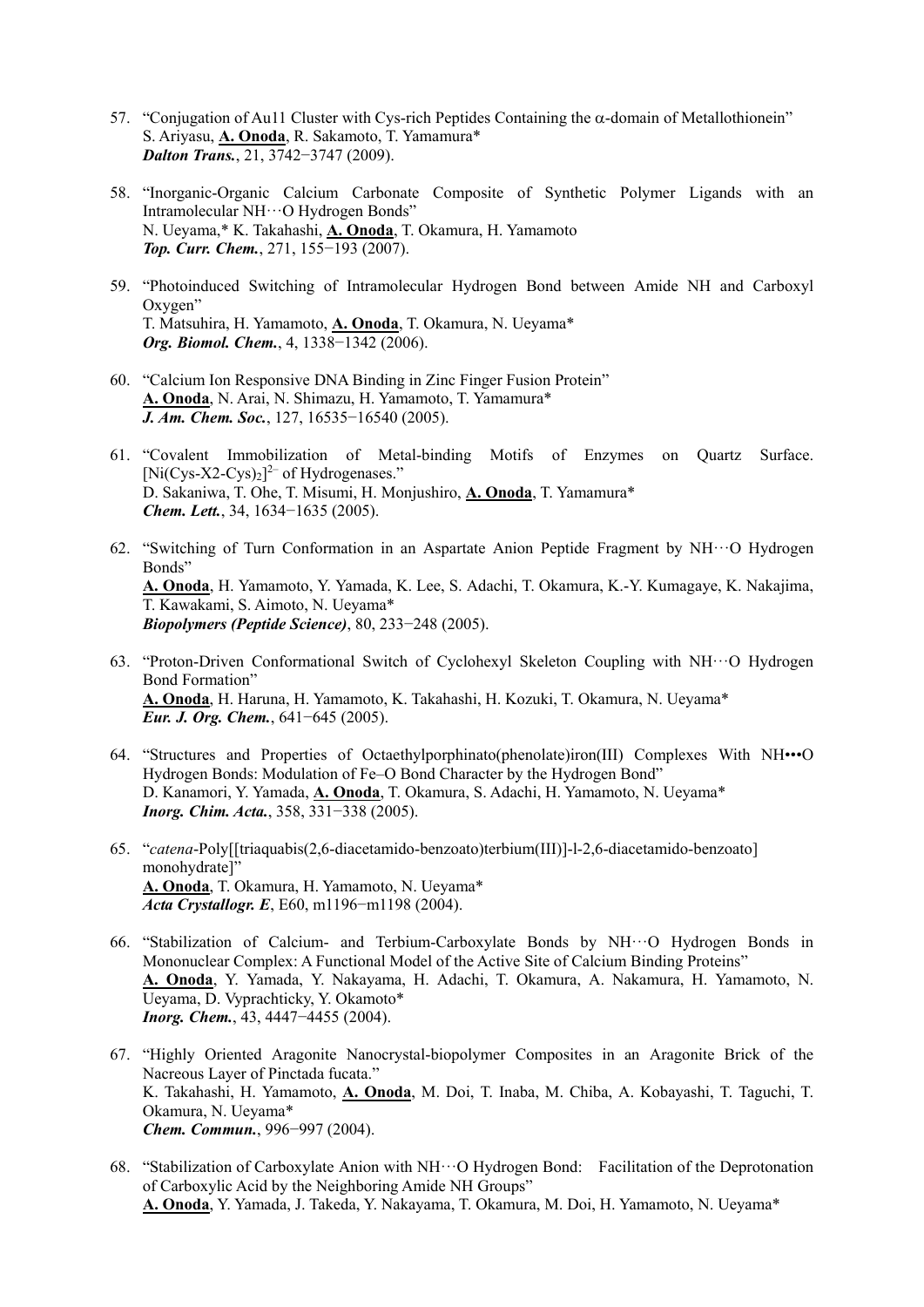*Bull. Chem. Soc. Jpn.*, **77**, 321−329 (2004).

- 69. "Solid State 31P MAS NMR Detection of Hydrogen-Bonded Phosphate Polymer in Calcium-Phosphate Composites" **A. Onoda**, M. Doi, K. Takahashi, T. Okamura, H. Yamamoto, H. Ueyama\* *Chem. Lett.*, 33, 466−467 (2004).
- 70. "Formation of 6-, 7- or 8- Membered Ring Intra-side-chain NH•••O Hydrogen Bond Toward Ca-binding" K. Takahashi, M. Doi, A. Kobayashi, T. Taguchi, **A. Onoda**, T. Okamura, H. Yamamoto, N. Ueyama\* *J. Crystal Growth*, 263, 552−563 (2004).
- 71. "Direct Observation of Polymer-Binding Site on Calcite Crystal by FE/SEM: Regulation of Binding Abilities by a Rotation of Amide Group in Poly(carboxylate) to CaCO<sub>3</sub> Crystals" K. Takahashi, M. Doi, A. Kobayashi, T. Taguchi, **A. Onoda**, T. Okamura, H. Yamamoto, N. Ueyama\* *Chem. Lett.* 33, 192−193 (2004).
- 72. "2,6-Bis(triphenylacetylamino)phenol" **A. Onoda**, T. Okamura, H. Yamamoto, N. Ueyama\* *Acta Crystallogr. E,* E59, o1205−o1207 (2003).
- 73. "Distorted Square Planar Pd(II) Complex with Shortened Pd---Cl Bond Induced by Bulky Terpyridyl Ligand, 6,6"-Dimesityl-2,2':6',2"-terpyridine" **A. Onoda**, K. Kawakita, T. Okamura, T. Yamamoto, N. Ueyama\* *Acta Crystallogr. E*, E59, m291−m293 (2003).
- 74. "(Acetonitrile)(6,6"-dimesityl-2,2':6',2"-terpyridine) Copper(I) Hexafluorophosphate" **A. Onoda**, K. Kawakita, T. Okamura, T. Yamamoto, N. Ueyama\* *Acta Crystallogr. E***,** E59, m266−m267 (2003).
- 75. "Synthesis of Zigzag-Chain and Cyclic-Octanuclear Calcium Complexes and Hexanuclear Bulky Aryl-Phosphate Sodium Complexes with Ortho-Amide Groups: Structural Transformation Involving a Network of Inter- and Intramolecular Hydrogen Bonds" **A. Onoda**, Y. Yamada, T. Okamura, M. Doi, H. Yamamoto, N. Ueyama\* *J. Am. Chem. Soc.*, 124, 1052−1059 (2002).
- 76. "Zigzag-Chain, Cyclic-Octanuclear Calcium- and Hexanuclear Sodium Phosphate Complexes with Bulky Amide Ligands Involving a Network of Inter- and Intramolecular Hydrogen Bonds" **A. Onoda**, T. Okamura, H. Yamamoto, N. Ueyama\* *Molecular Crystals and Liquid Crystals.* 379, 401−406 (2002).
- 77. "Tight Binding of Poly(carboxylate) Ligand to Calcium Carbonate with Intramolecular  $NH··O$ Hydrogen Bond" N. Ueyama,\* K. Takahashi, **A. Onoda**, T. Okamura, H. Yamamoto *Macromol. Symp.* 186, 129−134.(2002).
- 78. "Mononuclear Ca(II)-Bulky Aryl-Phosphate Monoanion and Dianion Complexes with Ortho-Amide Groups" **A. Onoda**, Y. Yamada, T. Okamura, H. Yamamoto, N. Ueyama\* *Inorg. Chem.*, 41, 6038−6047 (2002).
- 79. "Ca−O binding of poly[1-carboxylate-2-(N-*t*-butylcarbamoyl)ethylene-*alt*-ethylene] and calcium carbonate composites" K. Takahashi, H. Kozuki, **A. Onoda**, T. Okamura, H. Yamamoto, N. Ueyama\* *J. Inorg. Organomet. Polym.*, 12, 99−108 (2002).
- 80. "One-dimensional P–OH•••O=P Hydrogen Bonds Restricted by the Bulky Ligand, 2,6-Diisopropylbenzene dihydrogen phosphate" **A. Onoda**, Y. Okamura, H. Yamamoto, N. Ueyama\* *Acta Crystallogr. E.* 57, o1022−o1024 (2001).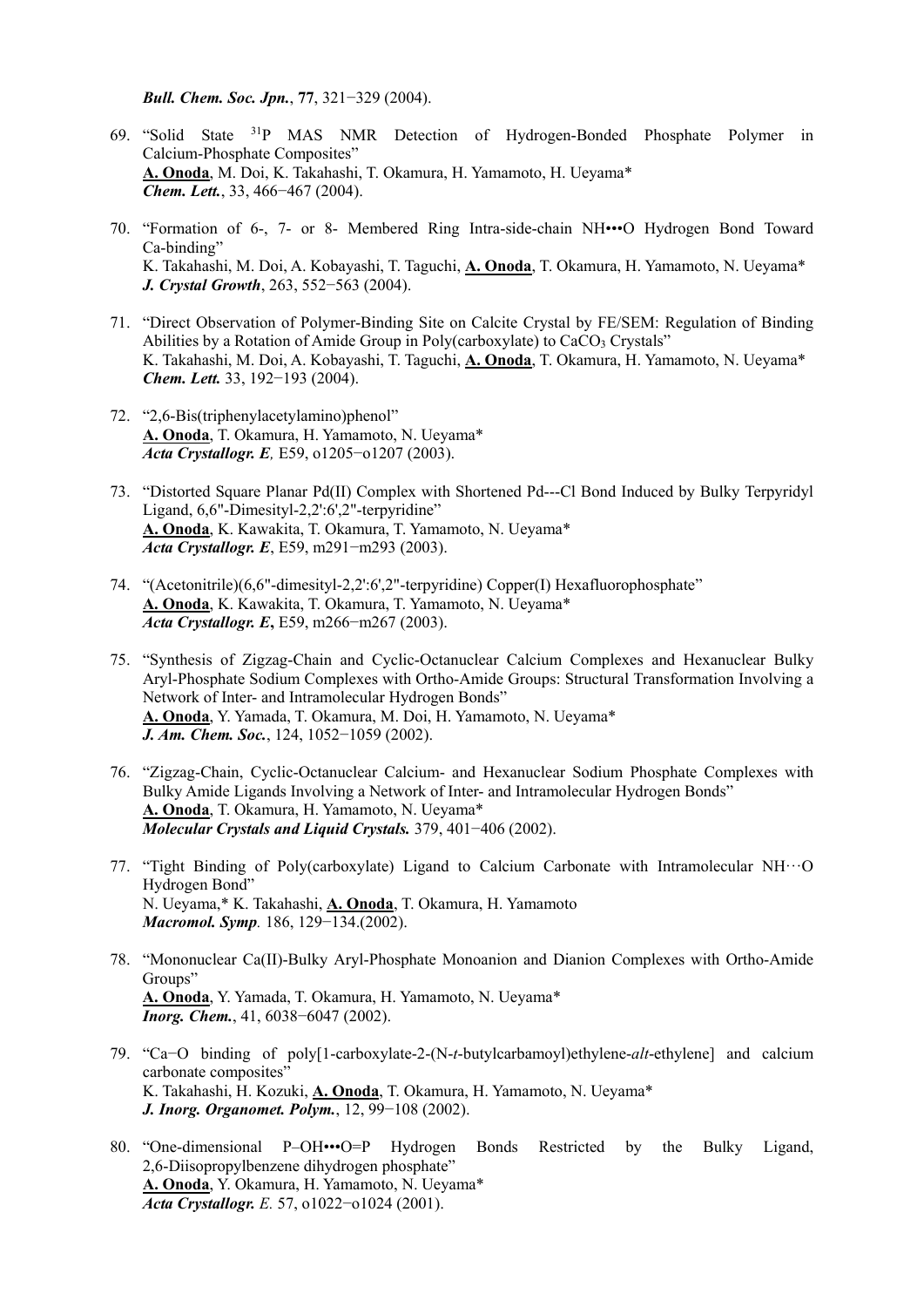- 81. "Secure Binding of Alternately Amidated Poly(acrylate) to Crystalline Calcium Carbonate by  $NH...O$ Hydrogen Bond" N. Ueyama,\* H. Kozuki, M. Doi, Y. Yamada, K. Takahashi, **A. Onoda**, Y. Okamura, H. Yamamoto *Macromolecules*, 34, 2607−2614 (2001).
- 82. "Dinuclear Calcium Complex with Weakly NH···O Hydrogen-bonded Sulfonate Ligands" **A. Onoda**, Y. Yamada, M. Doi, T. Okamura, N. Ueyama\* *Inorg. Chem.*, 40, 516−521 (2001).
- 83. "Protection of Proton-initiated Ligand Dissociation from Hg(II) Complexes with Bulky Amide Arenethiolate by NH···S Hydrogen Bonds in an Aqueous Micellar Solution" N. Ueyama,\* M. Inohara, **A. Onoda**, T. Ueno, T. Okamura, A. Nakayama *Inorg. Chem.*, 38, 4028−4031 (1998).
- 84. "Dinuclear Calcium Complexes with Intramolecularly NH···O Hydrogen-Bonded Dicarboxylate Ligand" N. Ueyama,\* J. Takeda, Y. Yamada, **A. Onoda**, T. Okamura, A. Nakamura *Inorg. Chem.*, 38, 475–478 (1998).

### **BOOKS**

- 1. "Artificial Metalloenzymes Containing an Organometallic Active Site" **A. Onoda**, T. Hayashi, M. Salmain *In Bioorganometallic Chemistry: Applications in Drug Discovery, Biocatalysis, and Imaging.*, Wiley-VCH, 2014.
- 2. "Artificially Created Metalloenzyme Consisting of an Organometallic Complex Immobilized to a Protein Matrix" D. F. Sauer, T. Matsuo, A. Onoda, J. Okuda, T. Hayashi *Advances in Bioorganometallic Chemistry*, Elsevier, 2019.
- 3. "ヘムタンパク質の自己組織化機能を介したハイブリッド材料" 小野田晃, 林 高史 元素ブロック材料の創出と応用展開 監修:中條善樹, シーエムシー出版
- 4. "人工金属酵素" 小野田晃, 林 高史 フロンティア生物無機化学 三共出版 (2016).
- 5. "ポルフィリンおよびヘムタンパク質の多量体・集合体" 小野田晃, 林 高史 フロンティア機能高分子金属錯体 三共出版 (2020).
- 6. "バイオハイブリッド触媒による重合反応:βバレル型タンパク質反応場の利用" 小野田晃, 林 高史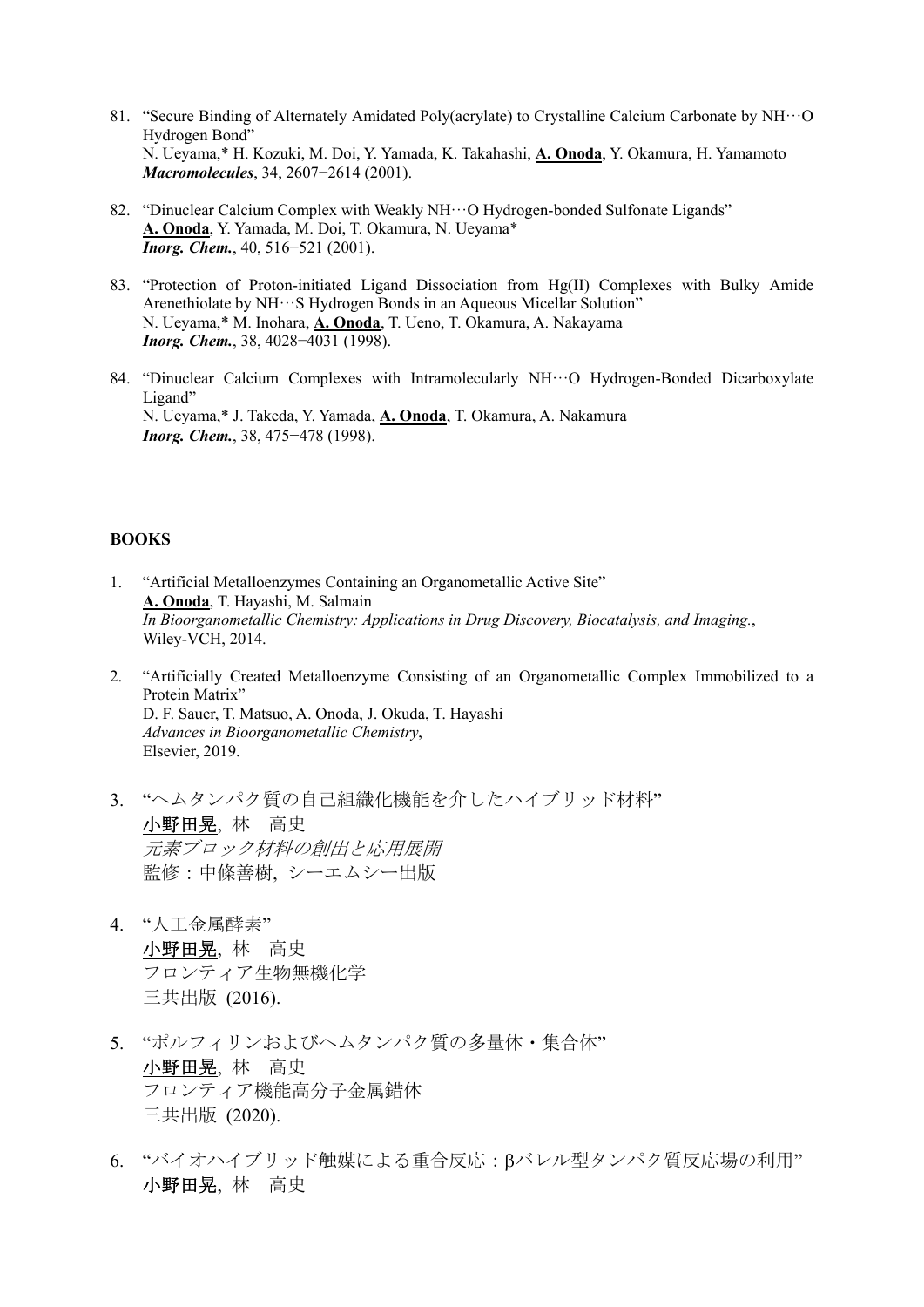CSJ カレントレビュー 高機能性金属錯体が拓く触媒科学 化学同人 (2020).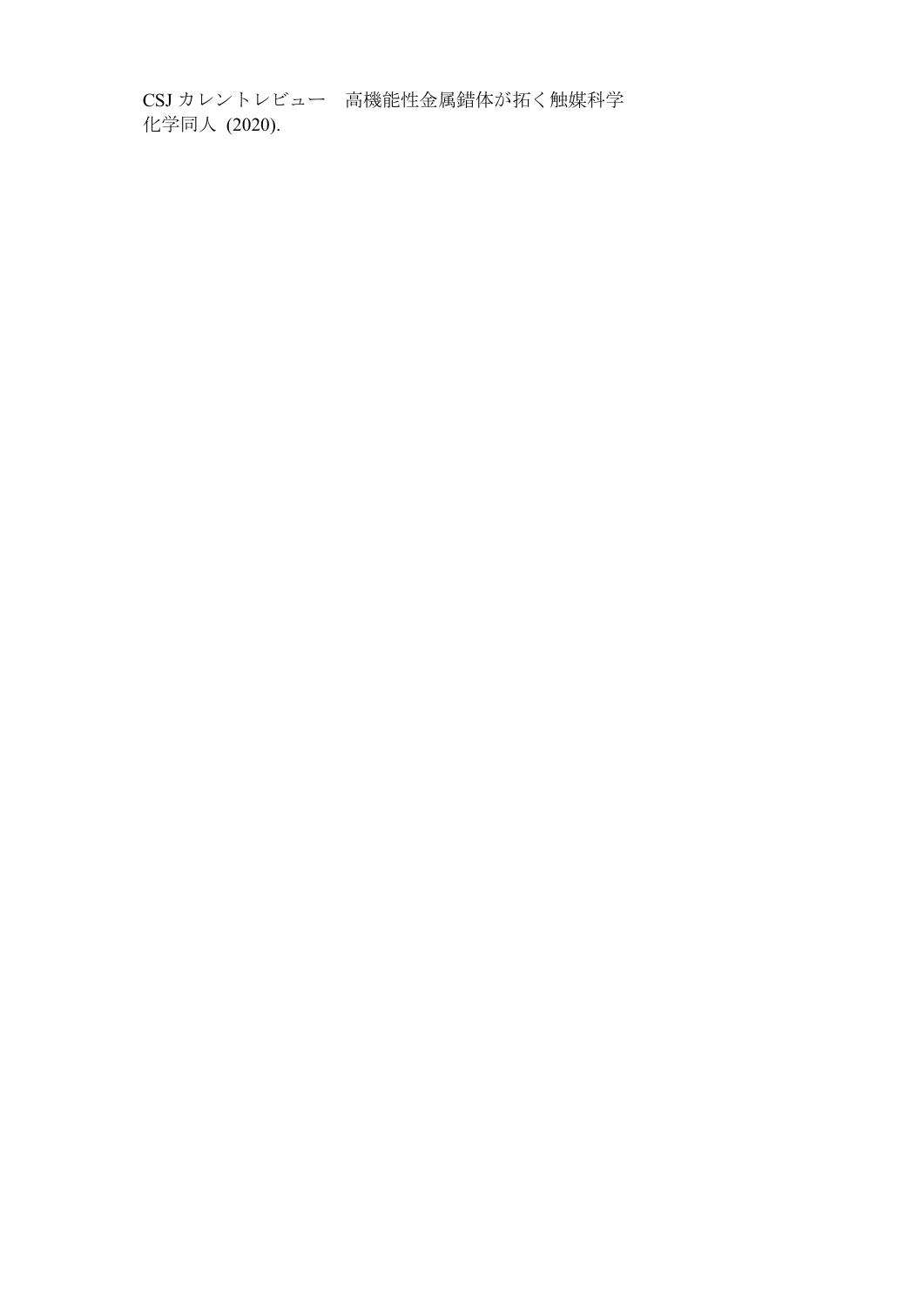## **AWARDS**

1<sup>st</sup> Incentive Award of Japan Association of Chemical Innovation, 2012 Chancellor's Incentive Award from Osaka University, 2013 Chancellor's Incentive Award from Osaka University, 2014 Chancellor's Incentive Award from Osaka University, 2015

#### **INVITED LECTURES**

(International conferences and symposiums)

- 1. "Tailored Protein Assemblies for Hybrid Biomaterials" *Designer Biology 2019*  ニューカッスル大学、ニューカッスル、2019/7/31.
- 2. "Tailored Protein Assemblies for Hybrid Biomaterials" *Aachen Protein Engineering Symposium (AcES)*  RWTH アーヘン大学、アーヘン、2018/10/9.
- 3. "Hybrid Biocatalysts : A Synthetic Metal Complex Embedded within a Protein Scaffold" **A. Onoda** *Japan-China Joint Interdisciplinary Symposium on Coordination-based Hybrid Material*  Okazaki, 25/6/2017.
- 4. "Hybrid Biocatalysts : A Synthetic Metal Complex Embedded within a Protein Scaffold" **A. Onoda**

*Telluride Science Research Center Workshop "Structure and Function of the Hydrogenase Mimics"*  Telluride, 3/7/2015.

- 5. "Programmed Hemoprotein Assemblies: Functional Biomaterials and Bioelectronic Interface" **A. Onoda** *Japan-Taiwan Bilateral Workshop 2014*  Tainan, 13/10/2014.
- 6. "Linear Hemoprotein Assemblies on a Gold Surface" **A. Onoda** *International Conference on Porphyrins and Phthalocyanins*, Istanbul, 27/7/2014.
- 7. "Hemoprotein-based Hybrid Materials as Bioelectronic Interface" **A. Onoda** *International Symposium on Polymeric Materials Based on Element-blocks*, Kyoto Institute of Technology, Kyoto, 31/5/2014.
- 8. "Programmed Hemoprotein Assemblies as a Bioelectronic Interface" **A. Onoda** *Asian International Meeting in the 94th Annual Meeting, The Chemical Society of Japan*, Nagoya University, Nagoya, 29/3/2014.
- 9. "Programmed Hierarchical Assemblies of Hemoproteins as Bioelectronic Interface" **A. Onoda** *International Symposium of Coordination Programming*,

University of Tokyo, Tokyo, 21/1/2014.